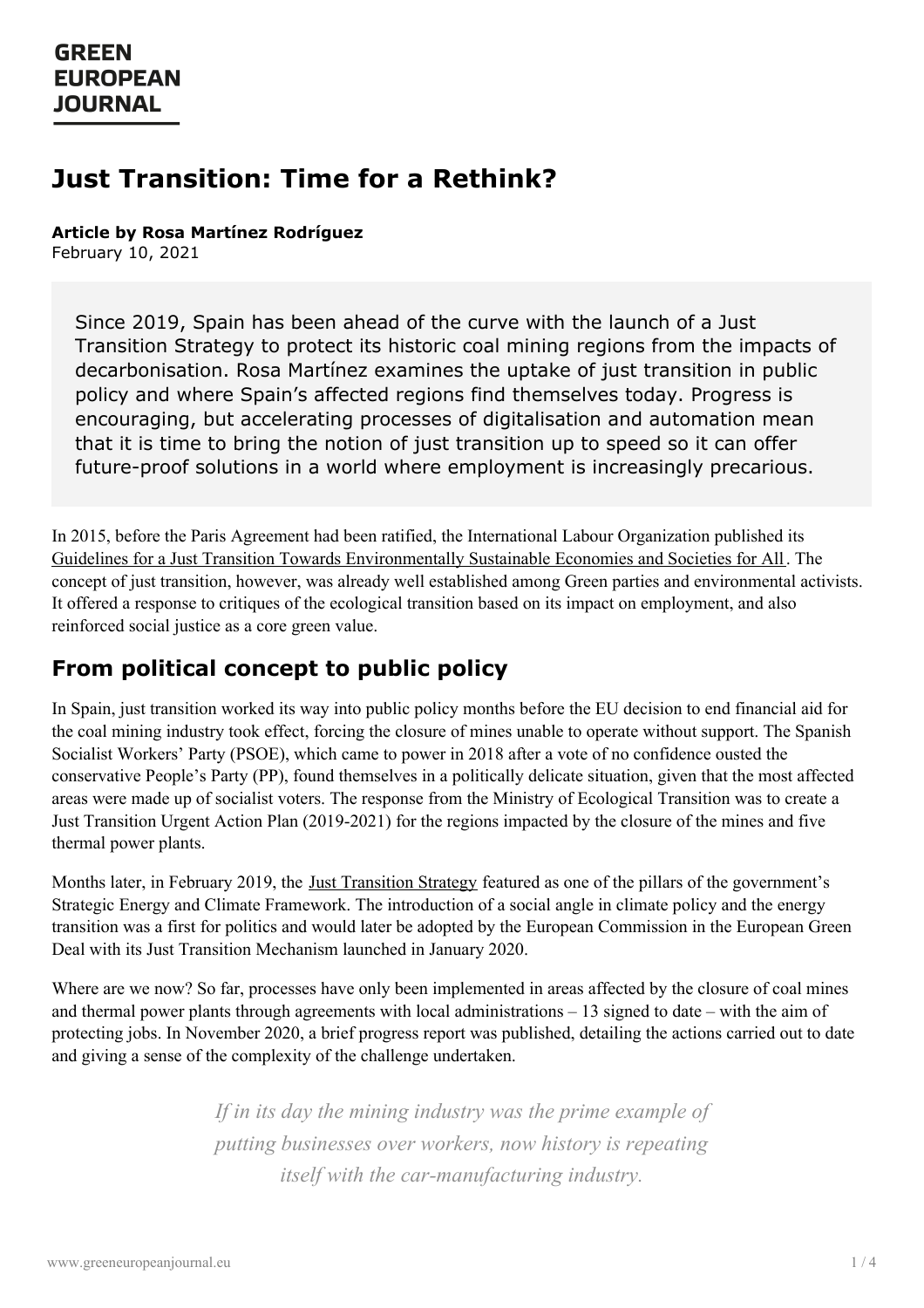# **GREEN EUROPEAN JOURNAL**

Looking at what has been achieved so far, it is worth emphasising how well designed the Just Transition Strategy is in terms of public policy. It has a rigorous methodology, measurable objectives, and thorough processes that incorporate innovative features such as a participatory dimension and gender perspective. There is no dedicated funding for each agreement reached with local administrations; rather, it is the job of the Institute for Just Transition to gather the necessary resources for each project through existing avenues of financial aid. Any European funds available through the Just Transition Mechanism and the Recovery and Resilience Facility (the centrepiece of the EU's pandemic recovery fund, Next Generation EU) will thus be fundamental. It is also worth noting that grants for the installation of renewable energy plants and green employment programmes include priority criteria for projects located in areas with just transition agreements in place.

# **Asturias: A 30-year wait**

How are these efforts in the name of just transition being perceived in the affected areas? Firstly, it is worth bearing in mind the fact that, since the restructuring process for the mining sector began in the 1990s, most of these regions have failed to create an alternative economy even though they have received considerable funding. The work initiated in recent years by the Just Transition Institute has come up against the lack of foresight and strategy of recent decades which has eroded communities' confidence in any process that promises them a future alternative to coal.

A journalist who has closely followed the just transition processes implemented in the region of Asturias described them as slow, characterised by plenty of agreements, negotiating tables and working groups but lacking in visible leadership to bring together the efforts of the different levels of decision-making involved with a view to devising a medium- to long-term strategy. They also pointed to the tendency of local stakeholders to think in the short term, whether it is in terms of direct investments or projects that are eye-catching yet ineffectual. The last 30 years has given rise to widespread feelings of frustration and abandonment among impacted communities in the region. Still, circumstances have not been at all favourable for moving forward with the just transition agreements signed in 2019: an acting government one year and a global pandemic the next.

> *Just transition processes should not be sidelined in wider ongoing debates about the future of work.*

It is also worth considering where each area is starting from, as even within regions situations vary greatly. Look at southwestern Asturias, for instance: a mountainous region with poor connections and a sparse population, where the coal industry was run by small private businesses. With severe shortages in public services (some towns are nearly two hours away from the nearest regional hospital), the area does not attract investment. What kind of transition can take place somewhere that struggled to maintain a stable population even when the mining industry was active?

It is a different story in Nalón and Caudal, Spain's great mining regions located in southwestern Asturias, which gained political notoriety for their strikes and anti-fascist rebellion during the Franco dictatorship. With strong transport links, they have managed to retain inhabitants that commute daily to the region's financial hubs, Oviedo, Gijón and [Avilés.](https://www.greeneuropeanjournal.eu) In these areas there is a kind of industrial framework that, despite being on the decline, has left infrastructure and know-how that could be useful for future industrial projects. This is also the home of HUNOSA, the large public coal mining company with 800 employees, which should be playing a vital role in the transformation of Asturias's production model but is failing to do so, whether due to inertia, outdated operations or lack of strategic vision on the part of its directors.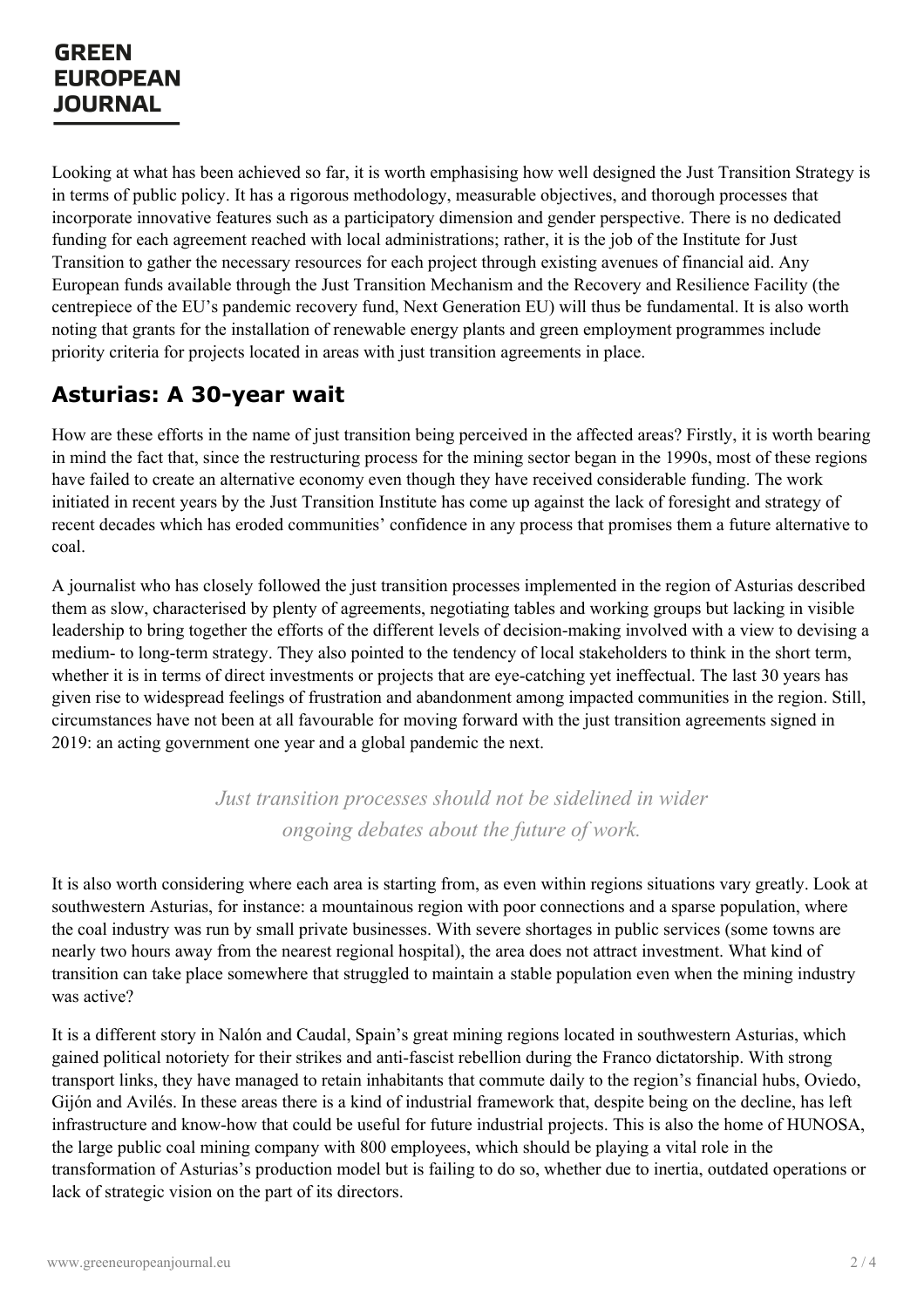### **GREEN EUROPEAN JOURNAL**

Transitions are never easy. Any analysis should keep in mind how traumatic it is for communities to have to reinvent themselves against the clock when there has always been a guaranteed source of livelihood. With the world now rapidly changing, many residents of impacted communities are left wondering why they did not take advantage of the last 30 years. This raises the inevitable question: what if it is too late for a just transition based on employment in certain regions, despite all the efforts that have been made since 2019?

# **New terms for a 21st-century just transition**

Beyond coal, thermal and nuclear power, the ecological and energy transitions will impact other sectors, such as the car-manufacturing, aviation and petrochemical industries. These impacts will also be split along regional lines and it is worth learning from experiences in other sectors and regions, though some aspects are becoming quickly outdated.

Clearly, it is in the interests of social cohesion and the commitment to leave none behind (central to the United Nations' 2030 Agenda for Sustainable Development) to find alternatives to economic transformation processes that harm a given region's employment and source of livelihood. Yet for many years, politics has aimed to protect businesses at all costs, rather than acting in the public's best interests. The preservation of unsustainable jobs was prioritised, despite this being disastrous for public accounts. By contrast, far less attention has been paid to ensuring a dignified life for those affected by transition while they wait for alternatives to arrive. If in its day the mining industry was the prime example of putting businesses over workers, now history is repeating itself with the car-manufacturing industry.

Another issue worth noting is the gender perspective included in the Just Transition Strategy, which aims to ensure that new employment opportunities are equal. Guaranteeing women's involvement in new opportunities requires political commitment and the participation of various policy areas that span the distribution of care-giving responsibilities, public services, training and employment.

However, it is crucial to extend the concept of just transition beyond green transformation. The other vector of productive transformation – digitalisation – will have a huge impact on employment, particularly in jobs and sectors requiring lower-skilled labour. Despite how its impacts will be spread across regions and societies, should we not consider how to avoid leaving behind the millions of people who will be affected by the automation of production and services? With forecasts indicating that digitalisation will lead to a net destruction of jobs, surely it would make sense to start designing other, complementary just transition models that are not based exclusively on the creation and preservation of jobs.

> *It was the Greens who first brought the concept of just transition to the table, so they should be the first to put forward a new paradigm.*

Just transition processes should not be sidelined in wider ongoing debates about the future of work. If the increasingly precarious state of employment means we need to rethink social protection policies, this should form the basis of just [transition](https://www.greeneuropeanjournal.eu) plans for two reasons: first, because processes that affect employment require emergency solutions aimed at protecting the livelihoods of those affected, since short-term need should not determine medium- to long-term strategy. And second, because making promises about welfare based exclusively on job creation might no longer be possible in the 21st century, given the nature and speed of change today.

It was the Greens who first brought the concept of just transition to the table, so they should be the first to put